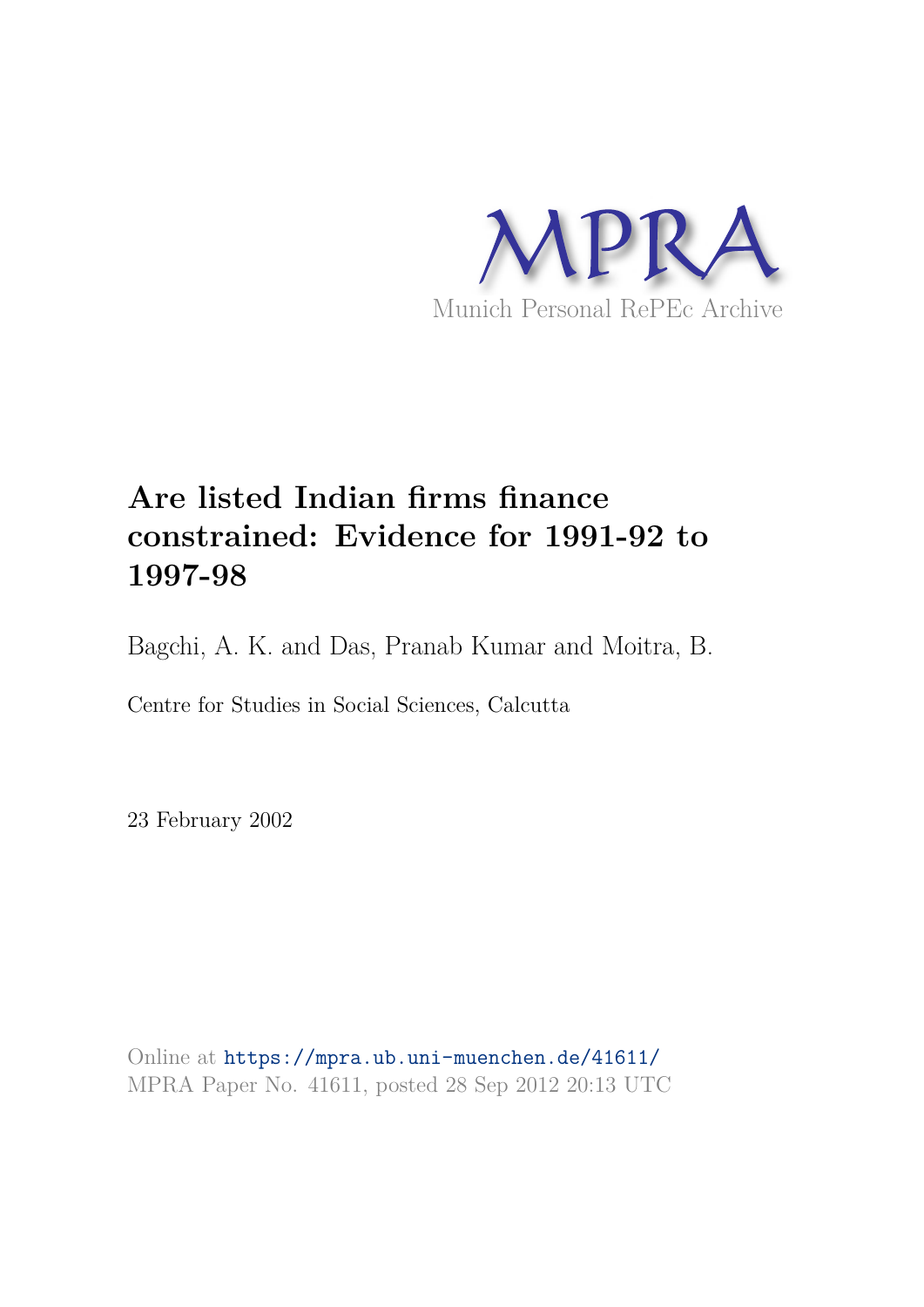# Are Listed Indian Firms Finance Constrained? Evidence for 1991-92 to 1997-98

*We formulate a simultaneous equations model and with the data of a panel of 600 Indian firms for the period 1991-92 to 1997-98 test the hypothesis of finance constraint. The firms are classified by the dividend pay-out ratio into high-cost and low-cost groups; a high dividend pay-out ratio implies a low cost of information faced by the firms and vice versa. In the context of developed countries, earlier researchers found that the firms in the high-cost group shows evidence of finance constraints and severity of the constraint goes down with the decrease in the cost of information. In our study we found that the firms with medium dividend pay-out ratios are constrained in the loans market so far as investment in fixed capital is concerned. This is quite a surprising result that requires careful explanation.*

## **AMIYA KUMAR BAGCHI, PRANAB KUMAR DAS, BHASWAR MOITRA**

## **I Investment Behaviour with Imperfections in Capital Market**

There was no theory of aggregate<br>investment in a market economy<br>before the emergence of the macro-<br>economic theory in the 1930s. In classical here was no theory of aggregate investment in a market economy before the emergence of the macropolitical economy it was assumed that investors invested what they wanted to save. But there was an idea that capitalists would cease to save and invest if the profitability of investment sank below a 'normal' level. So it would be possible to build up a theory of investment by making it a function of the rate of profit. Another idea, that relates investment to a rise in sales had been advanced by J M Clark. The question of finding the determinants of investment moved to centre stage with the *General Theory* of J M Keynes (1936) and the parallel work of Michal Kalecki, who had arrived independently at many of the ideas that went into the making of the Keynesian revolution.

However, the central quest of Keynes and Kalecki was for variables that could be seen as powerful influences on aggregate investment than for variables that determined investment at the firm level. Keynes solved the problem of constructing the micro-foundations of aggregate investment by treating that aggregate as the sum of investments of representative firms

operating under rules of pure competition. As a first approximation, as every beginning student of economics knows, he took investment as a monotonic function of income and the going market rate of interest (the signs of the two partial derivatives of investment with respect to the two independent variables would, of course, be opposite of each other). Kalecki, more realistically, endowed the firms with a degree of monopoly power, but basically still treated them as representative units, whose investment levels could be aggregated to arrive at the value of investment for the economy as a whole.

Kalecki was aware that the financial structure of a firm could have an influence on its investment behaviour. In Kalecki (1937), he admitted the proposition that controllers of firms might not want to resort to the stock market or to banks for financing beyond a point, not because the investment could be unprofitable (after taking account of interest cost) but because they might fear losing control. The possible diversity of firm behaviour in the presence of such financial constraints, however, was not formally modelled for long after the seminal work of Keynes (and to a much lesser extent Kalecki) had become the commonsense of macro-economics. Keynes (1939) and Tinbergen (1939) engaged in a famous controversy over the statistical testing of theories of business cycles, of which theories of investment

behaviour formed a critical ingredient. This controversy centred on the question as to whether elementary regression or correlation analysis could be applied to 'nonhomogeneous' and non-stationary economic data. Keynes also criticised Tinbergen for using statistical analysis without a proper specification of the models used. However, neither in the Keynes-Tinbergen debate nor in the later, much quoted work of Meyer and Kuh (1957) did credit constraint figure as an influence on investment behaviour of firms.

The senior author of this paper tackled the issue of private investment of Indian joint stock companies in the decade of 1950s [Bagchi 1963, Chapter VIII]. That study suffered from several limitations. The data that could be easily assembled were those of firms grouped into industries, and not panel data of an assembly of individual firms. Secondly, in a situation in which government regulations acted as a constraint on the behaviour of some firms (but not others) in some years, it was difficult if not impossible, to isolate the influence of a finance constraint. Thirdly, statistical methods for handling essential non-linearities were simply not yet available. A finding of the study – not very strong – that changes in sales, rather than profit, were the proximate determinant of investment by joint stock firms during those years might have indicated that at least before the serious onset of foreign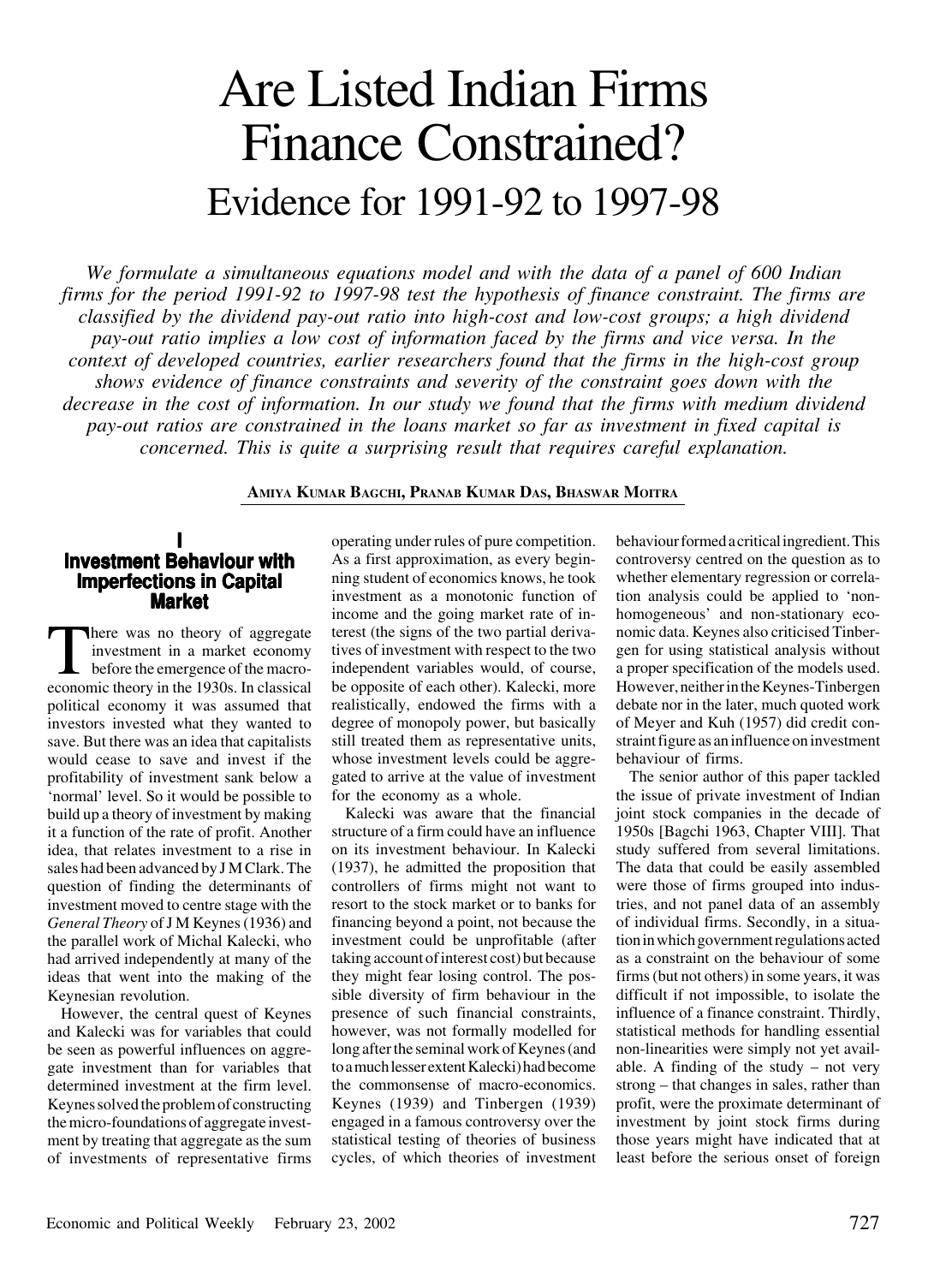exchange shortage from 1958, most firms were demand constrained rather than constrained by finance, especially since the government essentially implemented a cheap money policy for private investment during those years.

There is now a large literature on the behaviour of firms in an imperfect capital market. If the capital market is imperfect then the costs of external and internal finance differ, violating the Modigliani-Miller theorem [Modigliani and Miller 1958] regarding the irrelevance of the financial structure of a firm. In an imperfect capital market, unlike in the neo-classical theory of investment, neither the interest rate (as in Hall and Jorgenson 1967) nor Tobin's Q (as in Lucas  $1967$ )<sup>1</sup> is the determinant of investment. Tobin's Q is defined as the ratio of the shadow price of the firm to the current replacement cost of the capital of the firm. If the capital market is perfect, a typical firm's investment decision is governed by the expected profitability of the investment project. The firm invests up to the point where the expected profit from the project balances the cost of investment at the margin or when their ratio, which is essentially the marginal Q, equals unity. The change in investment due to change in marginal Q is the investment function of the firm. But in reality it is difficult to measure Tobin's Q unambiguously. Hence what one employs is the average Q, defined as the ratio of the stock market valuation of the firm to its replacement cost. The essential idea is that the expected profitability of the firm is reflected in its stock market valuation and the cost of investment is the replacement cost of existing capital. The marginal and the average Q coincide under very restrictive conditions. The assumption of perfect capital market underlying investment functions derived from Tobin's Q implies that the cost of external financing does not differ from that of internal financing. Hence investment is independent of modes of financing, say between equity or bank loan. That is to say we are back in the world of Modigliani-Miller.

Imperfections in the capital market arise, among other things, because of asymmetric information, leading to moral hazard and adverse selection between the lenders and the borrowers. Hence the costs of financing differ: internal funds cost less than external funds. Thus investment is also dependent upon the informational costs faced by the firm and hence availability of external finance in the capital market. In that case, firm investment is constrained by the availability of loans.

In an imperfect capital market, a firm's net worth is an important determinant of its creditworthiness because it represents the stake of the owners of the firm. The outside investors have little control over the funds they invest in a project, while the insiders, i e, owners of the firms, can very well divert the funds to other uses, so that the project turns bad. However the project may become unprofitable owing to an adverse state of nature. This contingency is indistinguishable to the outside investors from the fund diversion or bad management case. It is generally assumed that the larger the net worth of a firm, the higher is the insiders' (the owners' and managers') stake in it, and hence the less they are prone either to mismanage the project or cheat on its profitability. Hence in the presence of asymmetric costs of information, the net worth of the firm in relation to its borrowing is often used as a basis for judging its creditworthiness. Ceteris paribus, an increase in net worth would prompt lenders to lend more, and any credit constraint on investment will be thereby loosened. Since the net worth of a firm or its change is not generally free from noise or bubbles in the observable data most of the empirical studies use the firm's cash flow as a proxy for the change in the net worth.

Models of investment that incorporate asymmetric information were formulated by Jaffee and Russell (1976), Myers and Majluf (1984), Stiglitz and Weiss (1981), Williamson  $(1987)^2$  among others. A major piece of empirical work in the field of imperfect capital market and firm investment is Fazzari, Hubbard and Petersen (1988). Later work includes Froot, Scharfstein and Stein (1993), Gertner, Scharfstein and Stein (1994), King and Lavine (1993). Hubbard (1997) is a good survey paper in this area; Chirinko (1993) is good survey of neoclassical theories of investment.

In some early writings, viz, Bagchi (1962), Krishnamurty (1964), Krishnamurty and Sastry  $(1971)^3$  studied the problems of investment of Indian firms, but they had not dealt with the problems of investment in an imperfect capital market. In a recent study Ganesh-Kumar, Sen and Vaidya (2001) studied the investment behaviour of Indian firms in an imperfect capital market. They found that the firms with more outward orientation, measured by the export intensity of their sales, are

less constrained in the financial markets and vice versa. We are not aware of any other study in the Indian context.

The paper is organised as follows. Section II describes the methodology, Section III describes the data and variables, Section IV reports the empirical results. The overall conclusions are presented in Section V.

## **II Investment Behaviour of Firms in India: Methodology**

In India, prior to 1991, the financing decisions of firms were regulated since the amount of equity issue was subject to the approval of the Controller of Capital Issues. The banks and the financial institutions were also subject to various regulations in respect of lending. So prior to 1991 it was not possible to test how far the firms were on their desired path of financing or not. Hence we concentrate on the post liberalisation era in India, viz, since 1991-92.

There are two principal approaches in the empirical literature for tackling the problem of firm investment in an imperfect capital market, viz, reduced form regression, using Tobin's Q and structural model estimation and using the Euler equation. In the former approach, a reduced form regression equation is estimated using Tobin's Q and cash flow as the regressors. In a situation where the finance is not a binding constraint, Tobin's Q is likely to explain the investment equation and the null hypothesis that the coefficient of cash flow is zero should be accepted. In the other case, the null hypothesis that the coefficient of cash flow is zero is rejected. In the structural model estimation, the investment equation is derived from the dynamic programming problem of firm investment incorporating the constraint on the availability of credit.

The investment decision of a typical firm is defined as the solution to the dynamic optimisation problem:<sup>4</sup>

$$
\begin{array}{ll} \text{Max} & E_t \bigg\{ \sum\limits_{s = t}^{\alpha} \beta_i^s [\Pi(K_{is} \,, \,\theta_{is}) \\ & - C\left(I_{is} \,,\, K_{is} \,, \,\lambda_{is}\right) - p_s I_{is} \,\bigg] \bigg\} \end{array}
$$

subject to the capital accumulation constraint

 $K_{it} = (1-δ) K_{it-1} + I_{it}$ ,

where  $\beta_i$  = subjective discount factor,  $\Pi(\cdot)$  = Profit function,  $\theta_{it}$ = exogenous shock to the profit function,  $C(\cdot)$  = adjustment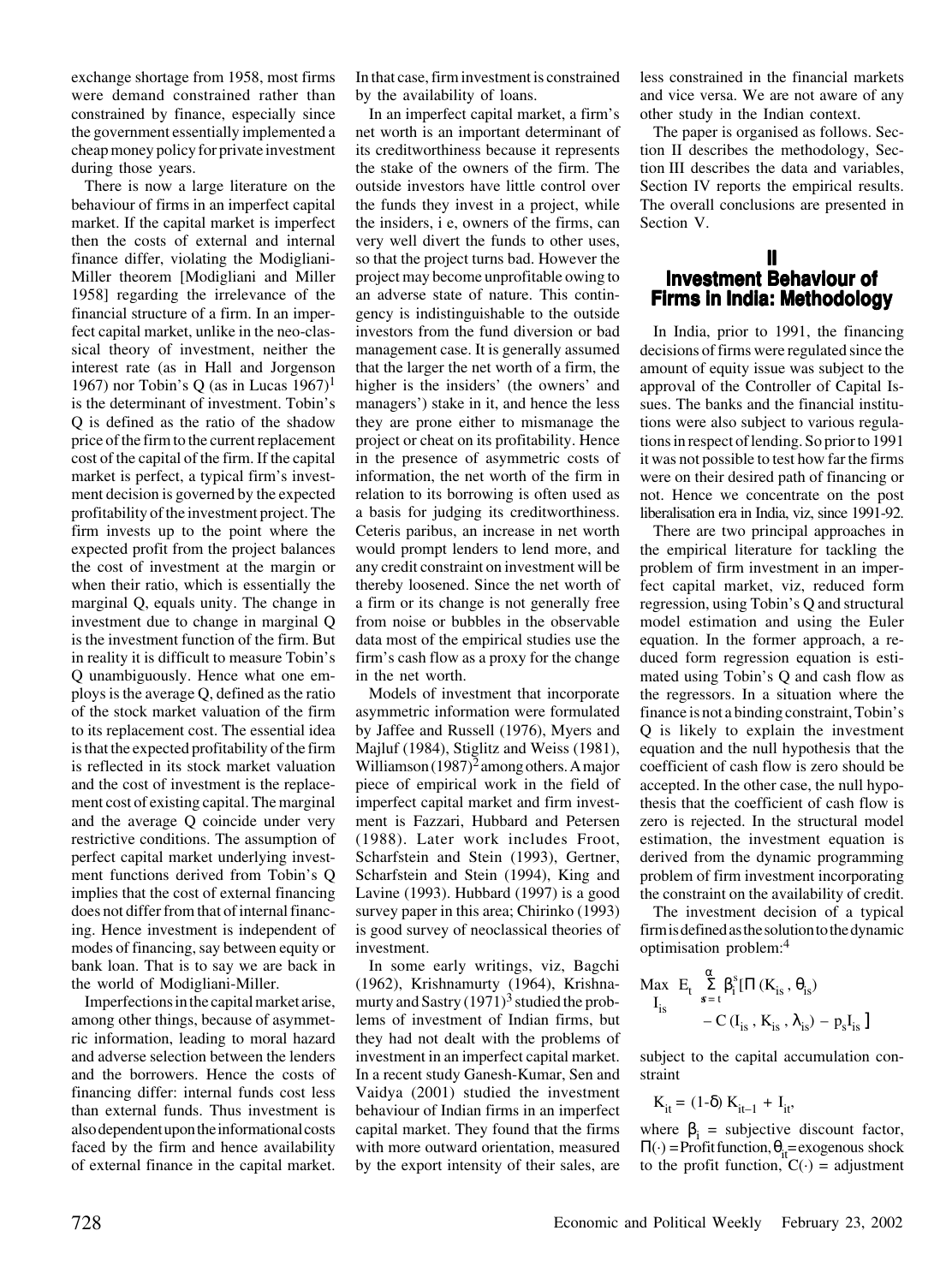cost function,  $p_s$  = tax adjusted relative price of capital goods,  $\lambda_{it}$ = exogenous shock to C,  $\delta$  = depreciation rate. The first order condition gives

$$
p_{t} + C_{I}(\cdot) = q_{it}
$$
  
where  $q_{it} = E_{t} \{ \sum_{s=t}^{\infty} \beta_{i}^{s} (1-\delta) [\Pi_{K} (K_{is}, \theta_{is}) - C_{K} (I_{is}, K_{is}, \lambda_{is})] \}$ 

The right hand side of the last equation is just the marginal Q. Specifying a linear homogeneous C function yields an investment specification

$$
(I/K)_{it} = a_i + b [q_{it} - p_t] + \lambda_{it} + \epsilon_{it}
$$

where b is a parameter of the C function and  $\epsilon_{it}$  is an optimisation error.

Under certain assumptions (perfect competition in product and factor markets, homogeneity of fixed capital, linear homogeneity of production and adjustment cost functions, independence of financing and investment decisions) average Q can be used as a proxy for marginal Q so that the estimable equation becomes.<sup>5</sup>

$$
(I/K)_{it} = a_i + b Q_{it} + \lambda_{it} + \epsilon_{it} \tag{1}
$$

where  $Q_{it}$  is the tax adjusted value of Tobin's Q.

This form of the investment function holds when there is no friction in the capital

market. In the presence of friction, we can estimate the following equation

$$
(I/K)_{it} = a_i + b Q_{it} + c (CF/K)_{it}
$$
  
+  $\epsilon_{it}$  (assuming  $\lambda_{it}$  zero) (2)

where cash flow (CF) serves as a proxy for change in net worth. While testing for credit constraints, firms are sorted a priori into groups of those likely to be 'constrained' and those likely to be 'unconstrained' on the basis of some measure of capital market imperfection. Fazzari, Hubbard and Petersen (1988) sorted the firms by dividend pay-out ratio. They can also be sorted by year of incorporation (or age of the firm), size of the firm, existence or absence of association with reputed industrial group, or values of interest to interest plus cash flow, etc.

In the reduced form approach, if  $H_0$ : c=0 is rejected in equation (2) then we can infer that there is no capital market imperfection affecting the investment decision of the firm.<sup>6</sup> Fazzari, Hubbard and Petersen (1988) and earlier researchers adopted this approach. However, the value of cash flow has some serious shortcomings as a measure of finance constraints. For example, a change in cash flow may result from a demand shift or a change in investment opportunities rather than from the change in productivity of investment. In such a situation a strong correlation between cash flow and investment may not result from capital market imperfection. The maintained assumption in the literature is that the change in cash flow is due to change in expected future profitability. If this is caused by, say a demand shift, it should be captured by some measure of investment opportunities, like Tobin's Q. Again it has also some shortcomings as a regressor in empirical applications. Firstly, the appropriate measure should be the marginal Q, which is not observable. In all empirical applications, researchers use the average Q that is observable. These two are assumed to coincide in equilibrium or assumed to move in the same direction. The structural form estimation seeks to tackle some of these problems.

In the structural estimation approach, the same value maximisation problem is set up together with an explicit constraint on the availability of outside finance. Theoretically two sets of Bellman equations<sup>7</sup> are derived, depending upon whether the finance constraint binds or not. As discussed earlier, the firms are classified a priori into groups of those that are likely to be constrained and those that are likely to be unconstrained using some measure of financial imperfection. Accordingly two sets of regression equations are estimated using these two groups of firms.<sup>8</sup> But this approach also has its limitations, particularly because the derivation of the estimable equation becomes very difficult. In

|             |       |         | M <sub>1</sub> |         |        |         | M <sub>2</sub> |         |       |         | All    |         |
|-------------|-------|---------|----------------|---------|--------|---------|----------------|---------|-------|---------|--------|---------|
| Var         | Mean  | Median  | <b>SD</b>      | Skew    | Mean   | Median  | SD             | Skew    | Mean  | Median  | SD     | Skew    |
|             | 42    | 0.19    | 21.69          | 11.61   | 9.14   | 0.47    | 60.09          | 18.67   | 6.78  | 0.37    | 45.23  | 22.64   |
| <b>FK</b>   | 31.33 | 10.78   | 72.56          | 6.42    | 51.50  | 10.78   | 174.74         | 9.19    | 41.41 | 10.77   | 134.15 | 10.81   |
| <b>WK</b>   | 4.10  | 1.40    | 10.99          | 5.52    | 6.49   | 1.75    | 18.83          | 8.50    | 5.30  | 1.56    | 15.46  | 8.78    |
| ΔWK         | 0.89  | 0.09    | 15.57          | 1.92    | 1.49   | 0.06    | 24.76          | 6.51    | 1.19  | 0.08    | 20.68  | 6.01    |
| <b>CF</b>   | 69.52 | 31.83   | 111.06         | 3.87    | 118.80 | 38.10   | 284.92         | 6.49    | 916   | 34.72   | 217.60 | 7.79    |
| MV          | 49.84 | 11.98   | 204.13         | 19.78   | 87.28  | 12.51   | 301.33         | 6.84    | 68.56 | 12.19   | 258.0  | 10.42   |
| Q           | 4.30  | 0.91    | 36.71          | 20.89   | 3.09   | 0.90    | 18.72          | 19.85   | 3.69  | 0.90    | 29.14  | 23.53   |
| ΔQ          | 1.59  | $-0.09$ | 34.88          | 20.23   | 1.13   | $-0.10$ | 18.48          | 20.56   | 1.36  | $-0.09$ | 27.91  | 22.72   |
| D/E         | 3.97  | 0.76    | 20.22          | 12.33   | 8.51   | 0.74    | 132.22         | 34.81   | 6.24  | 0.75    | 94.60  | 47.62   |
| <b>AGE</b>  | 28.95 | 23.00   | 21.29          | 1.36    | 29.32  | 24.00   | 20.50          | 1.49    | 29.13 | 23.00   | 20.94  | 1.42    |
| <b>RTD</b>  | 81.03 | 90.46   | 22.52          | $-1.56$ | 81.79  | 90.09   | 21.71          | $-1.68$ | 81.41 | 90.32   | 22.12  | $-1.62$ |
| <b>DPIY</b> | 0.08  | 0.16    | 0.57           | 13.87   | 0.35   | 0.32    | 1.01           | 14.84   | 0.33  | 0.2445  | 0.70   | 9.97    |

Notes: I= Investment, FK= Fixed capital, WK= Working capital, DWK= Investment inworking capital, CF= Cash flow, MV= Market value of the firm, Q= Average Q, DQ = Change in Q, Age= Age of the firm, RTD = Relative trading days of the equity, DPIY= Dividend pay-out ratio in 1991-92. All the variables are calculated at constant prices.

|  |  |  | Table 2: Descriptive Statistics for Some Important Variables Deflated by Fixed Capital (Groupwise) |  |  |  |  |  |  |  |  |  |
|--|--|--|----------------------------------------------------------------------------------------------------|--|--|--|--|--|--|--|--|--|
|--|--|--|----------------------------------------------------------------------------------------------------|--|--|--|--|--|--|--|--|--|

|               |         |          | M1    |         |       |        | M2        |       |         |        | All   |         |
|---------------|---------|----------|-------|---------|-------|--------|-----------|-------|---------|--------|-------|---------|
| Var           | Mean    | Median   | SD    | Skew    | Mean  | Median | <b>SD</b> | Skew  | Mean    | Median | SD    | Skew    |
| I/FK          | 0.241   | 0.028    | 4.22  | 41.95   | 0.217 | 0.057  | 0.94      | 22.09 | 0.229   | 0.043  | 3.06  | 55.46   |
| WK/FK         | 0.273   | 0.12     | 41.68 | 3.05    | 0.43  | 0.155  | .69       | 13.02 | 0.351   | 0.142  | 29.49 | 4.29    |
| <b>AWK/FK</b> | $-0.63$ | $-0.086$ | 44.48 | $-29.7$ | 0.116 | 0.006  | 2.18      | 24.73 | $-0.26$ | 0.007  | 31.48 | $-41.8$ |
| CF/FK         | 6.02    | 2.49     | 29.63 | 22.37   | 5.95  | 3.14   | 15.2      | 15.56 | 5.98    | 2.85   | 23.56 | 24.34   |
| MV/FK         | 5.52    | .08      | 41.65 | 18.21   | 4.54  | .26    | 21.5      | 15.91 | 5.03    | 1.17   | 33.15 | 20.25   |

Notes: I= Investment, FK= Fixed capital, WK= Working capital, ∆WK=Investment in working capital, CF= Cash flow, MV= Market value of the firm. All the variables are calculated at constant prices.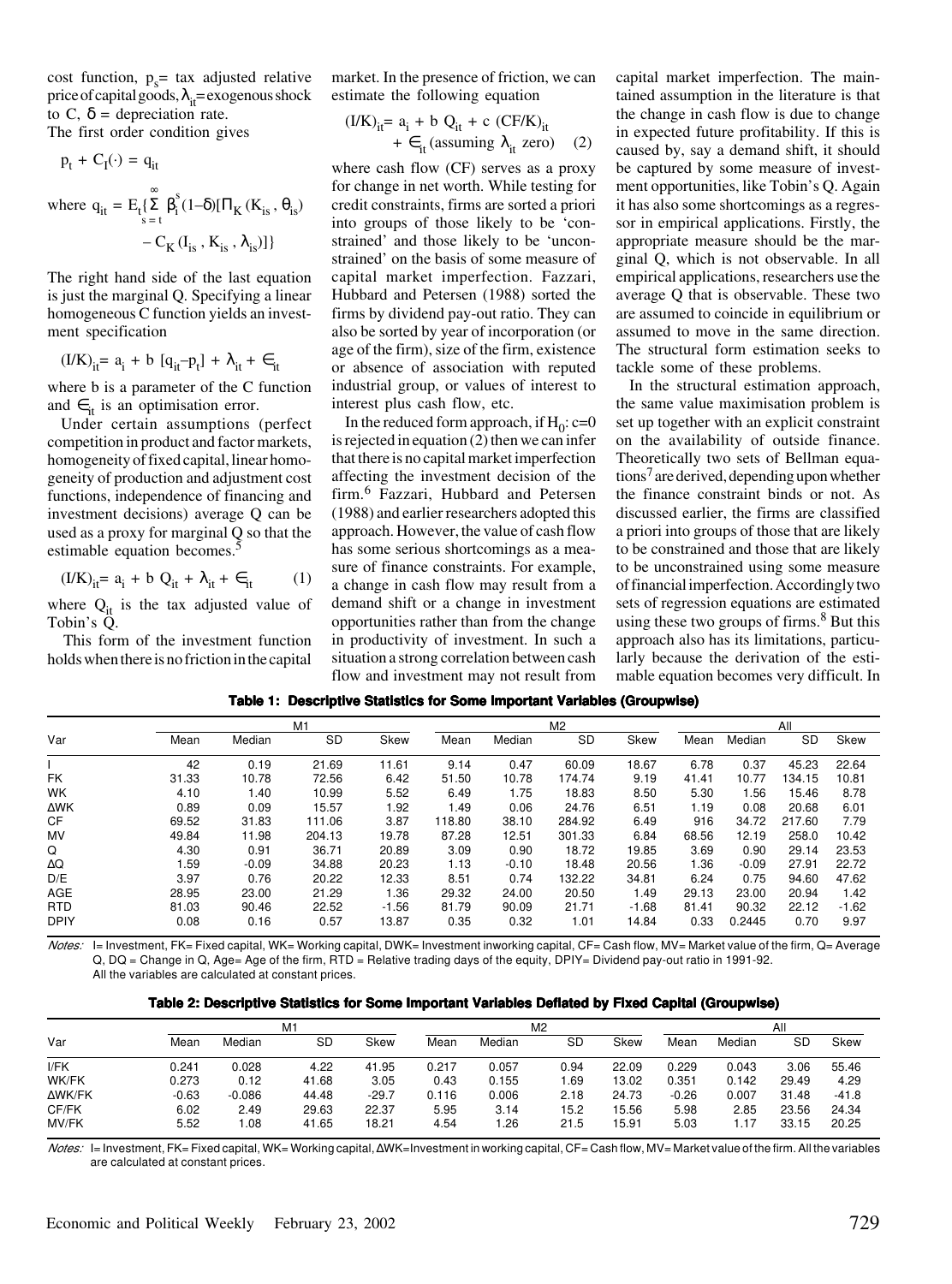fact non-linearity of some of the functions and the presence of more than one constraint makes the derivation of the closed form solution almost impossible.

We have adopted the reduced form approach but with some amendments of the investment equation (2) as proposed by Fazzari and Petersen (1993). They emphasise the importance of the supply of working capital for running a firm. $9$  If the firm faces a binding finance constraint or if the internal and external costs of finance vary because of the presence of informational costs, the supply and cost of working capital is affected. This in turn affects the profitability and the investment behaviour of the firm.

Investment in working capital $10$  is more liquid and less costly to adjust compared to investment in fixed capital. For the latter, its cost of reversal is much higher. Thus when firms face a constraint in the credit market, firm investment in working capital competes with fixed investment for the limited pool of finance available. It follows that if a firm is finance-constrained, as its investment in fixed capital rises that in working capital falls, ceteris paribus. Thus when the change in working capital is included in the investment equation, it has a negative coefficient for financially constrained firms. On the other hand, a positive coefficient of investment in working capital in the fixed investment regression implies a change in the investment opportunities arising out of, say, a positive demand shift or a loosening of the finance constraint. Hence a change in working capital is a better regressor than cash flow to measure the impact of credit rationing. The marginal valuation of working capital of a firm falls with a rise in the level of working capital stock while the marginal valuation of investment in fixed capital rises as finance constraint tightens. As this happens, firms will be more willing to substitute more of working capital for fixed investment. Hence one would expect investment in working capital to bear a positive relation with the stock of working capital.

Working capital is defined as current assets (accounts receivables, inventories, and cash) less current liabilities (accounts payable and short-term debt). However, it may be noted that working capital is correlated with sales and cash flow. These problems can be avoided if one considers two sets of regressions. The first is a set of regressions of investment on Q, cash flow, changes in working capital, etc. The

second is a set of regressions of change in working capital on cash flow, Q and the stock of working capital. Thus we have a system of simultaneous equations which could be estimated employing 2-SLS or 3-SLS.

## **III Data and Variables**

For empirical analysis we use the firm level panel data compiled by the Centre for Monitoring Indian Economy (CMIE) and distributed through its software 'ProwesS'. The CMIE provides firm level data for several variables from the annual audited financial results of the respective firms and the data on share price and related variables from the Bombay Stock Exchange (BSE) (or any other stock exchange in India, if that firm is not listed in BSE) daily transaction statements. From the database of ProwesS we have taken the firms listed in any stock exchange in India, incorporated prior to 1991 and the accounting year is (or at least for our period of coverage)

April to March.<sup>11</sup> Given these criteria we found 600 firms in the database for which seven years of data are available, viz, 1991- 92 to 1997-98. However, there are several variables in a form of annual changes. Hence for actual estimation, total number of years covered is six. Thus we have a panel of 600 firms with six years of observations, 1992-93 to 1997-98. These 600 firms belong to 40 broad industry groups. The industry groupings are based on the criteria of sales: if for a firm 50 per cent or more of sales come from a particular product then the firm is classified into that industry group and if a firm does not satisfy this criterion for any product, then it is classified into the category of diversified firms.

For empirical study, we need data on the following variables or some variables computed from them, viz, investment, capital stock at replacement cost, working capital stock, change in working capital, inventory, cash flow, tax adjusted value of Tobin's Q, dividends, etc. Many of these variables are required to be taken at con-

**Table 3: Descriptive Statistics for Some Important Borrowing Ratios (Groupwise)**

|                |         | M1     | M <sub>2</sub> |        |       | All    |
|----------------|---------|--------|----------------|--------|-------|--------|
| Var (Per cent) | Mean    | Median | Mean           | Median | Mean  | Median |
| <b>TB</b>      | 44.34   | 42.65  | 39.85          | 39.97  | 42.10 | 41.14  |
| <b>TBB</b>     | 41.28   | 37.72  | 42.47          | 39.33  | 41.87 | 38.49  |
| <b>TBBS</b>    | 35.16   | 31.74  | 36.82          | 33.06  | 35.99 | 32.43  |
| <b>TBF</b>     | 31.99   | 30.44  | 25.56          | 21.77  | 28.78 | 25.79  |
| <b>ES</b>      | 68.10   | 63.12  | 33.12          | 68.22  | 50.62 | 66.06  |
| <b>KM</b>      | 21.31   | 0.22   | 28.31          | 2.30   | 24.81 | 1.03   |
| <b>SB</b>      | 56.28   | 45.71  | 13.53          | 46.41  | 34.92 | 46.11  |
| <b>SBB</b>     | 72.53   | 48.49  | 34.49          | 51.84  | 53.53 | 50.06  |
| <b>SBBS</b>    | 58.51   | 36.12  | 28.79          | 41.28  | 43.17 | 38.55  |
| <b>SBF</b>     | $-2.99$ | 22.66  | 4.27           | 16.50  | 0.64  | 19.71  |
| R              | 17.07   | 15.76  | 16.57          | 15.61  | 16.82 | 15.70  |
| RL             | 21.77   | 13.04  | 21.98          | 13.02  | 21.87 | 13.04  |

Notes: TB= Total borrowing as per cent of total liability; TBB= Total bank borrowing as per cent of total borrowing; TBBS =Total short-term bank borrowing as per cent of total borrowing; TBF= Total financial institute borrowing as per cent of total borrowing; ES= External source of funding as per cent total funds; KM= Capital market source as per cent of external funding; SB= Borrowing as per cent of external funding; SBB= Bank funding as per cent of total borrowing source; SBBS= Shortterm bank funding as per cent of total borrowing source; SBF= Financial institute funding to total borrowing source; R= Interest expenditure as per cent of total borrowing; RL= Long-term interest expenditure as per cent of total non-bank borrowing.

#### **Table 4: Some Important Rates of Return (Groupwise)**

|       |       | M1     |           |       | M <sub>2</sub> |           |       | All    |           |
|-------|-------|--------|-----------|-------|----------------|-----------|-------|--------|-----------|
| Var   | Mean  | Median | <b>SD</b> | Mean  | Median         | <b>SD</b> | Mean  | Median | <b>SD</b> |
| R MV1 | 20.17 | 8.22   | 246.83    | 8.94  | 9.21           | 50.91     | 14.55 | 8.70   | 178.27    |
| R MV  | 33.23 | 7.14   | 453.27    | 90.54 | 8.04           | 2356.2    | 61.89 | 7.61   | 1696.6    |
| R FK1 | 18.23 | 10.03  | 110.77    | 19.88 | 11.16          | 45.09     | 19.05 | 10.65  | 84.56     |
| R FK  | 14.84 | 8.95   | 102.76    | 16.03 | 9.87           | 31.09     | 15.43 | 9.38   | 75.90     |
| R IK1 | 5.72  | 6.89   | 319       | 8.98  | 7.49           | 20.99     | 7.35  | 13.07  | 28.39     |
| R IK  | 4.91  | 6.16   | 51.56     | 7.08  | 6.81           | 21.35     | 5.99  | 6.52   | 39.49     |

Notes: R\_MV1= Rate of profit on last period's equity; R\_MV= Rate of profit on current period's equity; R\_FK1= Rate of profit on last period's fixed capital; R\_FK= Rate of profit on current period's fixed capital. R\_IK1= Rate of profit on last period's invested capital R\_IK= Rate of profit on current period's invested capital.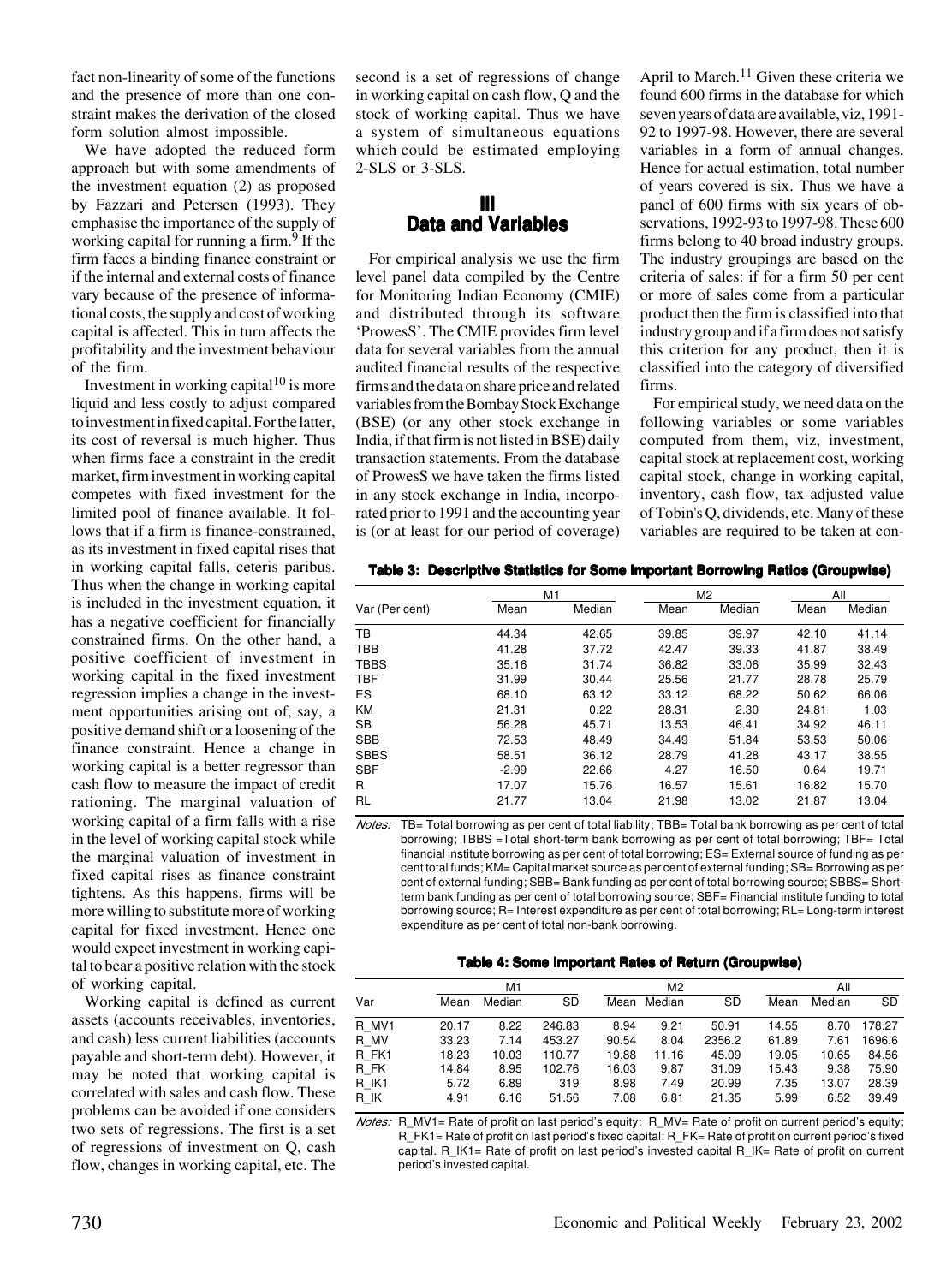stant prices. This was achieved by deflating the current price values with appropriate price indices. The value of capital stock at constant price is taken to be the value of plant and machinery deflated by the price index of gross domestic fixed capital formation. Instead of gross (or net) fixed capital formation, we consider only change in the value of plant and machinery because of the fact that the former also includes land. Following precedence, we also define cash flow as income plus amortisation plus depreciation that is deflated by the wholesale price index for the industry group to which it belongs. Working capital is defined as current assets less current liabilities. The former comprises accounts receivables, inventories and cash while the latter comprises accounts payable and short-term debt (debts of less than one year maturity). Working capital is deflated by the price index for stocks (of inventories).

Tobin's Q is defined as the ratio of the market value of the firm to its replacement cost. The market value is defined as the sum of market value of equity plus market value of long-term debt. The market value of equity is the price of shares multiplied by the number of shares outstanding. To get a representative annual average price of equity we take the simple average of daily prices. As there is no significant secondary market for long-term debt of the firms, the book value of such debts is taken as their market value. The replacement cost of capital is difficult to calculate – there is arbitrariness in the selection of depreciation rate, valuation of old capital at current prices, etc. Moreover, the companies periodically revalue their capital. Hence, we treat the value in the company accounts as replacement cost of capital.<sup>12</sup> To make the numerator and denominator comparable we have to either deduct the stock of inventories from the numerator or add it to the denominator. We tried both in our empirical analysis. There is no difference in result. To arrive at the tax adjusted value of Tobin's Q we take the tax net of the Q ratio where the tax rate in each year for each company is calculated on the basis of its actual tax payment made in the current year. The tax rate is calculated as the proportion of profit before tax, if there is a payment of tax; otherwise it is set at zero. The market value of the firm is deflated by the GDP deflator while capital at replacement cost is deflated by price index for gross domestic fixed capital formation. Thus the tax

adjusted value of Tobin's Q and the tax rate are given by:

$$
Q = (1-t) \frac{P^s N^s + TL - INV}{K} \frac{P^k}{P}
$$
  
and t = 
$$
\frac{PBT - PAT}{PBT}
$$

where  $P^s =$  annual average of equity price,  $N<sup>s</sup>$  = number of equities outstanding, TL= long-term loans, INV= stock of inventories, K = capital stock at replacement cost,  $P^k$  = price index of gross domestic fixed capital formation,  $P = GDP$  deflator,  $PBT = profit before tax, PAT = profit$ after tax.

As discussed earlier the degree of credit constraint depends upon the extent of the informational problems that the firms face in the loans market. Fazzari, Hubbard and Petersen (1988), as mentioned above, used the dividend pay-out ratios in some initial years to classify firms facing different degrees of informational incompleteness. The dividend pay-out ratio is defined as the ratio of dividend payment to profit after tax. The data for the initial years are not used for estimation purposes and are called off sample year data. The logic of using dividend pay-out ratio to classify firms into more (or less) costly information groups is borrowed from the public economics literature [Auerbach 1979, Bradford 1981, King 1977] in which dividends are treated as residuals in firm decisions. Let us consider a firm for which the cost of external finance is higher than that of internal finance and the adjustment cost of capital is higher than the cost of adjusting payouts. Then paying high dividends for such firms is not consistent with value maximisation in the presence of profitable investment opportunities. Hence the firms that retain a larger proportion of their current profit than others belong to the group of firms facing a high cost of external finance and, hence, are likely to face finance constraint. However, the underlying assumption in this approach is that the firms are free from any take over bids in the period under consideration. Otherwise a low dividend may lead to a take over of the firm.

However, the grouping of firms by dividend pay-out ratios may be inappropriate if the cost of adjusting pay-out is lower than the cost of adjusting capital stock. Even if the cost of pay-out is higher, it may not work if the firms deliberately adopt a policy of paying large dividends so as to

give a wrong signal to the outside investors. Hence, one should also look for other criteria for classifying firms. Other such possible criteria are the value of capital stock, age of the firm, growth of sales, credit rating in the initial years, market capitalisation, underwriting cost, association with some industrial group or bank, concentration of ownership, or the frequency of trading of its equity in the stock market.

Instead of classifying the firms on the basis of off sample years one can also employ the classification criteria in the sample years or take the average of the criteria in the sample years and then use them to classify the firms.<sup>13</sup> We employed the dividend pay-out ratio of the initial year (i e,  $1991-92$ )<sup>14</sup> to classify the firms into two different groups, viz, the firms to the left of the median dividend pay-out ratio and to the right of the median dividend pay-out ratio (M1 and M2 respectively, for short). M1 comprises of the firm with dividend pay-out ratio [0 per cent 24 per cent] and M2 with dividend pay-out ratio (24 per cent 100 per cent).<sup>15</sup> Fazzari, Hubbard and Petersen (1988) classified the firms into two groups, viz, zero dividend paying and positive dividend paying firms. The zero dividend paying group in our case is by and large the first quartile.<sup>16</sup> We also grouped firms on the basis of below average and above average dividend pay-out ratio, but the corresponding regression results are found to be extremely poor implying a meaningless classification.

#### **Table 5: Panel Data Estimation of Investment Function: the Case of Single Equation (Coefficient: Q)**

|           |                  | <b>Estimated Coefficients of</b> | R <sup>2</sup> |
|-----------|------------------|----------------------------------|----------------|
|           | СF               |                                  |                |
| Group: M1 | 0.026<br>(5.19)  | $-0.0002$<br>$(-0.06)$           | 0.181          |
| Group: M2 | 0.031<br>(13.24) | 0.00003<br>(0.02)                | 0.266          |

Notes: (1) All the level variables are deflated by capital stock.

(2) The figures in the parentheses are the respective t-ratios.

#### **Table 6: Panel Data Estimation of Investment Function: The Case of Single Equation (Coefficient:** ∆**Q)**

|           |         | $R^2$<br><b>Estimated Coefficients of</b> |       |  |  |  |  |
|-----------|---------|-------------------------------------------|-------|--|--|--|--|
|           | CF      | ΛO                                        |       |  |  |  |  |
| Group: M1 | 0.02    | $-0.018$                                  | 0.200 |  |  |  |  |
|           | (3.95)  | $(-5.94)$                                 |       |  |  |  |  |
| Group: M2 | 0.031   | $-0.0004$                                 | 0.266 |  |  |  |  |
|           | (13.19) | $(-0.32)$                                 |       |  |  |  |  |
|           |         |                                           |       |  |  |  |  |

Notes: (1) All the level variables are deflated by capital stock.

> (2) The figures in the parentheses are the respective t-ratios.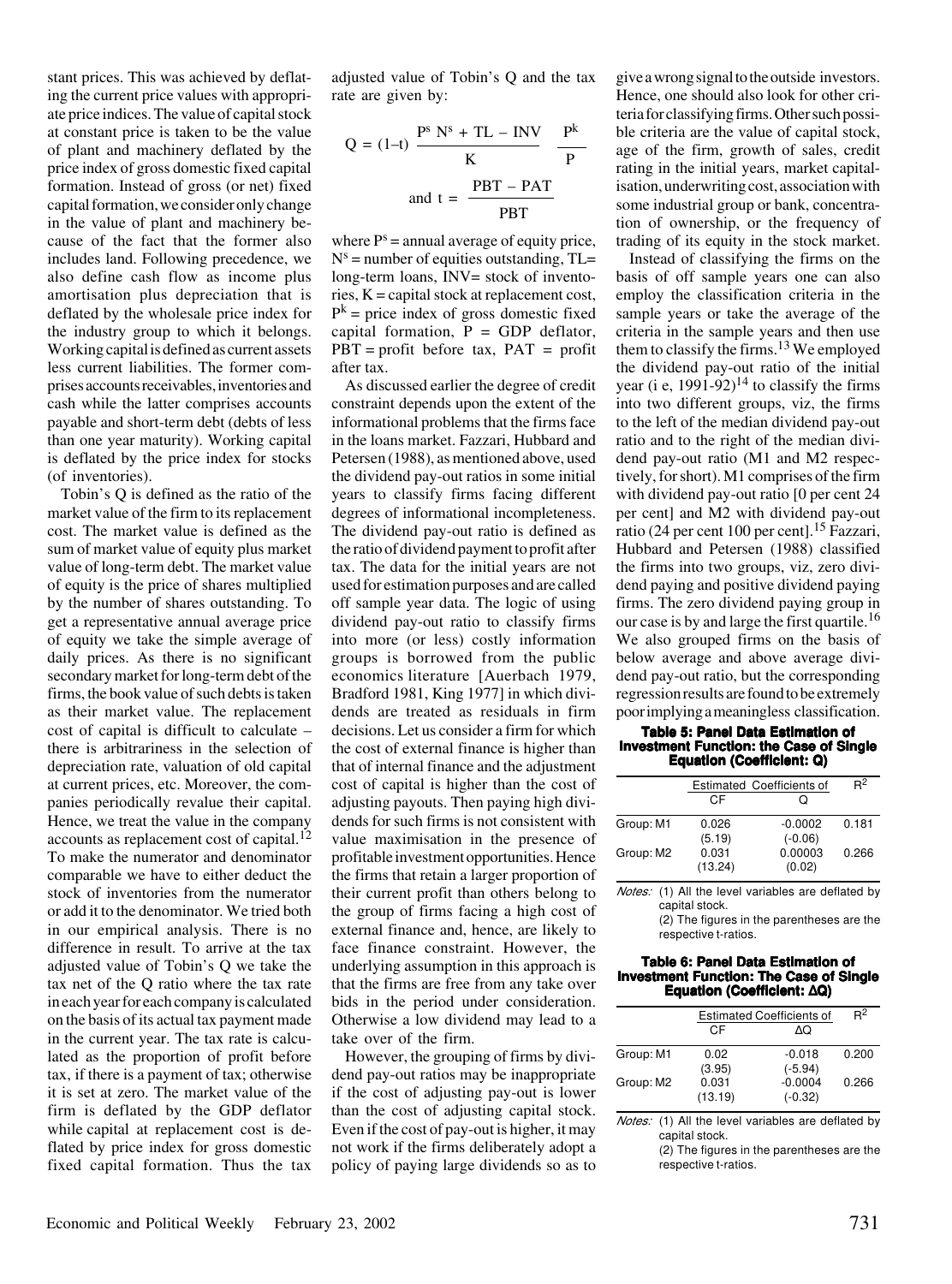We also classified firms on the basis of percentiles other than the median as will become evident as we proceed.

## **IV Empirical Results**

The empirical results are divided into two subsections – results on the basis of descriptive statistics and those based on the econometric results.

## **Descriptive Statistics**

In Tables 1 through 4 we give descriptive statistics for some of the variables of importance while in Tables 5 through 9 we give the regression results. All the variables except the ratios are taken at constant prices. We denote those firms with lower dividend pay-out ratios as M1 and those with the higher ratios as M2. Table 1 shows that the mean investment is lower for M1 than for M2 while Q as well as its change, ∆Q, is higher in M1 than in M2. The median investment is also lower in M1 than in M2 but the median value for Q is the same for both the groups and for ∆Q they are very close. The corresponding standard deviation is higher for M1. These suggest that there are some firms in M1 for which Q and ∆Q values are very large relative to those for M2 firms. This factor raises the Q and ∆Q values for M1 firms. Though the mean value of fixed capital is higher for M2 than for M1, the corresponding median values coincide. This means that there are some relatively large firms in M2 whose presence raises the mean value of fixed capital stock of M2. This inference is also confirmed by a lower standard deviation of capital for M1 than for M2. The data indicate that there are important diversities within M1 and M2. The mean cash flow is lower for M1 than M2 while the medians are very close but the standard deviation is higher for M2. This also suggests that the presence of some very large firms is raising the mean cash flow in M2, and is influencing the market values of the firms. Both the mean debt-equity ratio and the corresponding standard deviations are higher for M2 than M1 while the median values for both the groups are pretty close. This also suggests that there are some firms in M2 with very high debt-equity ratios for which the mean is higher for M2. However there is no marked difference in respect of the mean age of the firms and the relative trading days of the two groups.

Table 2 gives the descriptive statistics for some of the variables deflated by the capital stock, the deflation is expected to nullify the size effect.<sup>17</sup> In some cases the relative position of the descriptive statistics for the deflated variables for the two groups are the reverse of those of the nondeflated values. This observation applies to cash flow, market value of the firms and less strongly, for investment. As explained earlier there are some firms in M2 with relatively large values for investment, capital stock, market value, cash flow, etc, and, hence, the mean values of M2 in those cases are higher though the medians are very close. As a result of deflating, the size effect gets reduced so that they are reversed in some cases. In the case of investment, the deflated values for the mean are very close across groups. In the case of change in working capital, the mean is still lower in M1; it actually becomes negative in M1 while that in M2 it is still positive.

Table 3 gives some of the borrowing ratios, for stocks as well as flows. The variation is not significant for the stock ratios across groups. Total borrowing as a percentage of total liability is around 40 per cent for both the groups – 43.4 per cent for M1 and 39.85 per cent for M2. The medians are also very close to the respective means implying both an intra- and an

inter-group similarity in this ratio. However, the proportion of borrowing from financial institutions is around 10 per cent more for M1 than M2. Among the ratios for the flow variables, that for external source of borrowing is more than double in the case of M1 compared with M2. That is to say, M2 firms finance a larger share of investment with retained earnings. But one would expect it to be the other way round when firms are classified by the dividend pay-out ratio. The distribution of external source of borrowing as judged by median values is more symmetric for M1 than for M2 firms and the standard deviation is three times higher for M1 firms. Thus one can infer that there are a few firms with very low levels of external source of funding in M2 so that the average is lowered. Of the total external funding, the capital market as the source is slightly less important in M1, but bank funding is very important for M1. Bank funding for shortterm loans is used mainly for working capital purposes and it accounts for 58.51 per cent in case of M1 as against 28.79 per cent for M2. Banks as the source of total finance as well as for short-term requirement are more prominent in the case of M1. The financial institutions as the source of new loans is not important for both the groups, it is in fact negative for M1 implying that more of the financial

#### **Table 7: Regression Results : Simultaneous Equations Model (Coefficient: Q)**

|           | Dependent  |                  |                      | <b>Estimated Coefficients of</b> |                       |       |
|-----------|------------|------------------|----------------------|----------------------------------|-----------------------|-------|
|           | Variable   | CF               | Q                    | <b>WK</b>                        | ΔWK <sup>f</sup>      | $R^2$ |
| Group: M1 | ΔWK        | 0.452<br>(14.56) | $-0.369$<br>(-16.81) | 0.735<br>(46.23)                 |                       | 0.716 |
|           |            | 0.025<br>(5.01)  | 0.0021<br>(0.50)     |                                  | 0.003<br>(0.92)       | 0.182 |
| Group: M2 | <b>AWK</b> | 0.145<br>(38.0)  | 0.0002<br>(0.14)     | 0.461<br>(16.66)                 |                       | 0.776 |
|           |            | 0.062<br>(6.86)  | 0.0004<br>(0,03)     |                                  | $-0.165$<br>$(-3.52)$ | 0.272 |

Notes: (1) All the level variables are deflated by capital stock.

(2) The figures in the parentheses are the respective t-ratios.

#### **Table 8: Regression Results : Simultaneous Equations Model (Coefficient:** ∆**Q)**

|           | Dependent  |                  |                        | <b>Estimated Coefficients of</b> |                       |       |
|-----------|------------|------------------|------------------------|----------------------------------|-----------------------|-------|
|           | Variable   | СF               | ΔQ                     | <b>WK</b>                        | ΔWK <sup>f</sup>      | $R^2$ |
| Group: M1 | <b>AWK</b> | 0.279<br>(9.58)  | $-0.047$<br>(-25.73)   | 0.702<br>(48.78)                 |                       | 0.766 |
|           |            | 0.019<br>(3.9)   | $-0.021$<br>$(-5.15)$  |                                  | $-0.004$<br>$(-1.12)$ | 0.201 |
| Group: M2 | ΔWK        | 0.145<br>(37.98) | 0.59<br>(0.37)         | 0.461<br>(16.66)                 |                       | 0.776 |
|           |            | 0.062<br>(6.85)  | $-0.0003$<br>$(-0.26)$ |                                  | $-0.165$<br>$(-3.52)$ | 0.272 |

Notes: (1) All the level variables are deflated by capital stock.

(2) The figures in the parentheses are the respective t-ratios.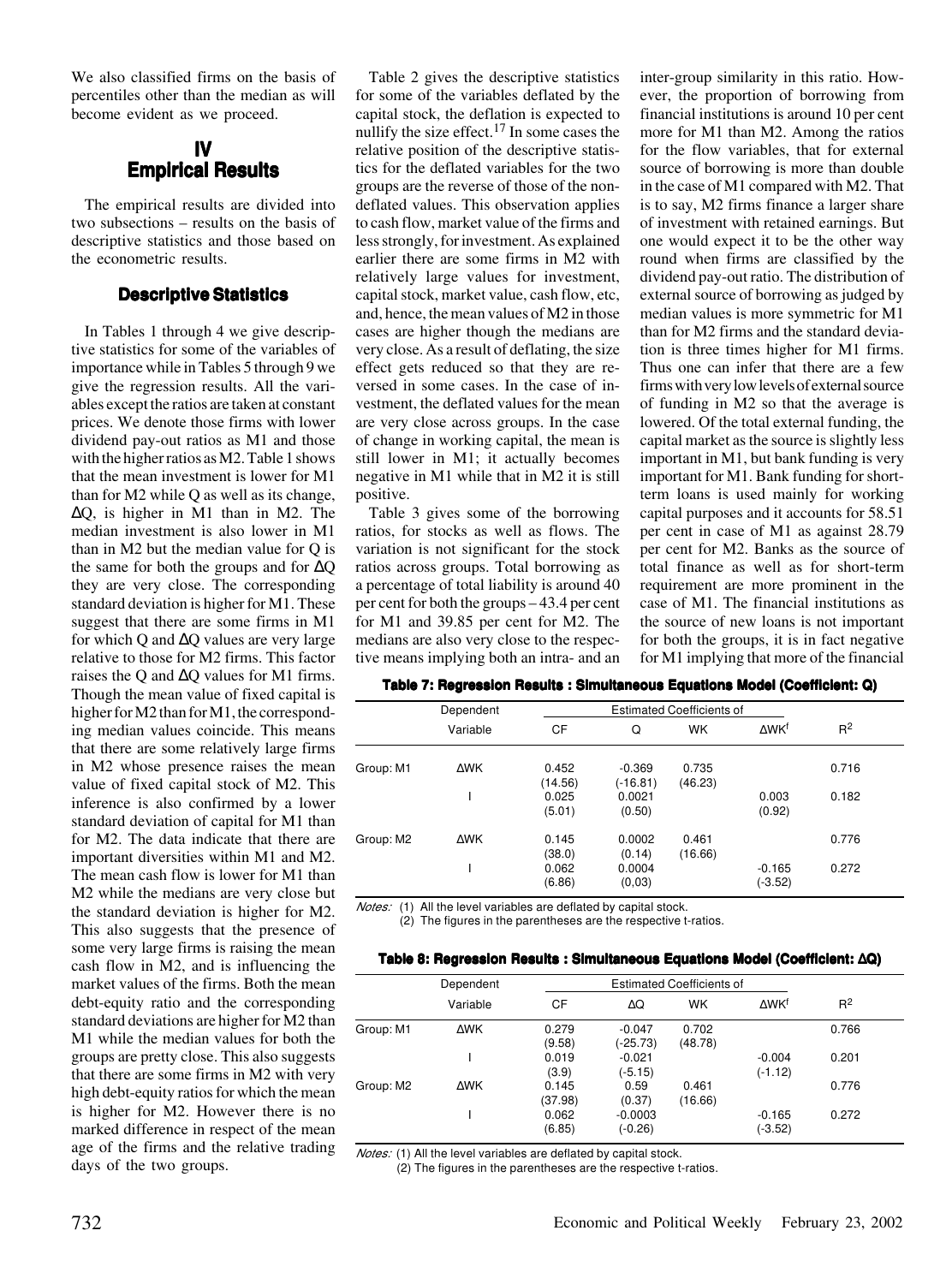institutions' loans are repaid than is borrowed. This is not very surprising, as very often the funding from the financial institutions such as LIC, GIC, IDBI, ICICI takes the form of equity rather than loans. The mean as well as median interest cost as a percentage of aggregate loans are very close across groups though the standard deviation is higher in case of M1. However, the distributions for the groups are quite symmetric. The distribution of interest expenditure as the percentage of nonbank loans that is more long term in nature is more asymmetric for the groups (though the nature of the asymmetry is similar across groups).

In Table 4 we have calculated rates of return on selected values such as equity, fixed capital and invested capital and these variables have also been differentiated according to dates. Though we have reported rates of return on current as well as lagged values of equity, fixed capital and working capital, the lagged rates are conceptually more appropriate. Also the standard deviation for the current rates of return is generally higher and therefore they are more volatile. Hence we concentrate on the lagged rates of return. We have found no particular pattern for the rates of return across groups.

### **Regression Results**

The regression results are given in Tables 5 through 9. We test whether c, the coefficient of cash flow in the equation in (1) is different from zero. If  $H_0$ : c=0 is rejected, it implies a correlation between investment and cash flow, which in turn implies the presence of credit constraint. The results are reported in Table 5. We employed here the method of panel data estimation [Baltagi 1995]. As per the standard econometric practice we reported only the within firm estimates. Moreover, we found the fixed effects model to be the appropriate one for all the groups as per the results of the Hausman test.<sup>18</sup>

From Table 5 we find that the coefficient of cash flow is positive and significant for both the groups and the sensitivities of investment to cash flow are pretty close across groups. On the other hand, Q has no effect on the investment of a firm belonging to any group. The overall performance of the regression equation, as measured by  $\mathbb{R}^2$ , is better for M2 than for M1. We also estimated the investment equation with change in Q (∆Q) and report the results in Table 6. The results are similar to those in Table 5 except that ∆Q is now significant for M1 with a negative sign. This implies that investment is negatively related with the rate of change in Q.

As stated earlier, the significance of cash flow is not a conclusive proof of credit constraint. Cash flow and investment would be positively correlated if investment opportunity increases. In the existing literature the standard position is that a change in investment opportunities is reflected in the Q values. But in our case, as reported in Table 5, the coefficient of Q is insignificant.

This needs further exploration. We have already argued in the spirit of Fazzari and Petersen (1993) that in a situation of binding credit constraint, firms substitute investment in fixed capital by investment in working capital. Thus we also include investment in working capital, i e, change in working capital, in the investment equation (3). However, investment in working capital is itself a decision variable for the firm. Hence we set up a simultaneous equations model. Investment in working capital equation (4), depends on Q, cash flow and the stock of working capital.

$$
\frac{I_{it}}{K_{i,t-1}} = a_1 + b Q_{it} + c \frac{CF_{it}}{K_{i,t-1}} + d \frac{\Delta W K_{it}}{K_{i,t-1}} + U_{it}
$$
 (3)

$$
\frac{\Delta W K_{it}}{K_{i,t-1}} = a_2 + \mu Q_{it} + \theta \frac{CF_{it}}{K_{i,t-1}}
$$

$$
+ \gamma \frac{W K_{it}}{K_{i,t-1}} + V_{it} \qquad (4)
$$

where  $I_{it}$  = investment,  $K_{it}$  = capital stock (plant and machinery in our definition),  $CF_{it} =$  cash flow,  $Q_{it} =$  tax adjusted value of Q, WK<sub>it</sub> = working capital,  $\Delta$ WK<sub>it</sub> = change in working capital,  $a_i$  = firm specific factor for investment equation,

 $\theta_i$  = firm specific factor for change in working capital equation,  $U_{it}$  = disturbance term for investment equation,  $V_{it}$  = disturbance term for change in working capital equation, i and t are the indices for firm and year respectively. In order to take care of heteroscedasticity each variable in the regression equations other than those that are ratios is divided by  $K_{i,t-1}$ .

Given their nature, the equations can be estimated by 2-SLS. First we estimate equation (4) and use it to get the forecast values of change in working capital, ∆WK if which is then used to estimate equation  $(3)$ . The identification problem fortunately does not raise its head here. The estimation results are reported in Tables 7 and 8. Here also we only reported the within firm estimator. As before, the Hausman test shows that the model is that of fixed effects type for all the groups.

The results, as reported in Tables 7 and 8, show that cash flow is still an important explanatory variable for fixed investment. But unlike in the single equation case, now the value of its coefficient is strikingly different between the two groups, viz, 0.025 for M1 and 0.062 for M2. Q is still insignificant in the fixed investment equation for both the groups, though the coefficient of ∆Q in the fixed investment equation is negative and significant. The coefficients of the explanatory variables in the investment in working capital equation (4) are of expected signs. The striking result is the value of the coefficient of ∆WK<sup>f</sup> in fixed investment equation (∆WK<sup>f</sup> is the forecast value of ∆WK obtained from the estimated equation of (3)). It is insignificant for M1 and negative and significant for M2. In other words this result suggests that the firms in M2 with a high dividend pay-out ratio face problems in the loans market. The firms of this group cannot borrow in the loans market as they like and/or the cost of internal finance is lower than that of the external finance. Hence these firms resort to working capital funds for investing in

| Table 9: Properties of ∆WK' in the Fixed Investment Equation |  |  |  |  |  |
|--------------------------------------------------------------|--|--|--|--|--|
|--------------------------------------------------------------|--|--|--|--|--|

| Cut Off           |               | Dividend Pay Out Interval (Per Cent) |                 | Coeff of $\Delta$ WK <sup>f</sup> in Investment Equation |
|-------------------|---------------|--------------------------------------|-----------------|----------------------------------------------------------|
| Percentile<br>(1) | Lower<br>(2)  | Upper<br>(3)                         | Lower<br>(4)    | Upper<br>(5)                                             |
| 20                | $\leq$ = 0    | 1000%1<br>60                         | +ve significant | non-significant                                          |
| 25                | 3.51<br>ΓО.   | (3.51 1000]                          | +ve significant | non-significant                                          |
| 30                | 12.391<br>TO. | (12.39<br>10001                      | non-significant | -ve significant                                          |
| 40                | 19.561<br>ГO  | 10001<br>(19.56)                     | non-significant | -ve significant                                          |
| 50                | 2451<br>TO.   | 10001<br>(245                        | non-significant | -ve significant                                          |
| 60                | 30.521<br>ſО  | (30.52 1000]                         | non-significant | -ve significant                                          |
| 70                | 36.511<br>TO. | 10001<br>(36.51)                     | non-significant | non-significant                                          |
| 80                | 4481<br>TO.   | 10001<br>(448                        | non-significant | non-significant                                          |
| 90                | 55.591<br>TO. | (55.59<br>10001                      | non-significant | non-significant                                          |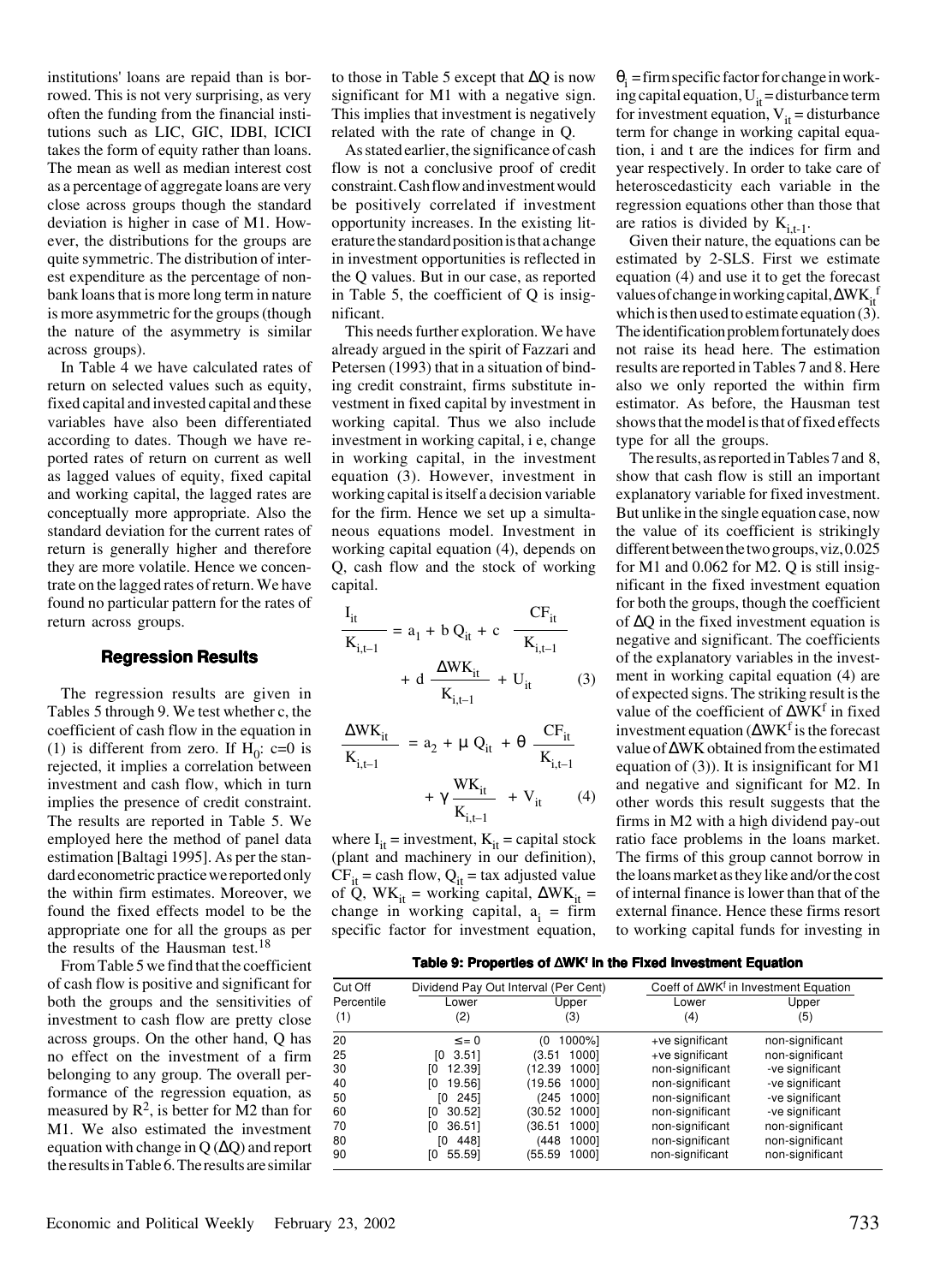fixed capital. Fazzari, Hubbard and Petersen (1988) and Fazzari and Petersen (1993) obtained the expected result, viz, finance constraints are more stringent for low-dividend paying firms compared to the high-dividend paying firms, but our result indicates a contrary phenomenon.

This apparently striking result needs to be carefully examined. The classification of the firms into lower and upper pay-out groups on the basis of the median, as we indicated earlier, is rather arbitrary. In order to minimise the degree of arbitrariness, we further classified the firms into low-dividend paying and high dividend paying groups on the basis of the other percentiles of dividend pay-out ratio in 1991-92. We divided the firms into two groups by taking 20 percentile and the rest, 25 percentile and the rest, and so on up to 90 percentile and the rest. Thus in the case of 20 percentile cut-off ratio, all the firms with dividend pay-out ratios higher than those obtaining for the 20 percentile groups form the upper dividend pay-out group. A similar observation applies to the classes obtained by using 25 percentiles, etc. These percentiles and the corresponding dividend pay-out intervals are given in Table 9. We estimated the simultaneous equations model for the low and high payout groups for all the percentiles. The results are by and large the same as before except for the coefficient of investment in working capital in equation (4). As the fourth column of Table 9 shows, the coefficient of ∆WK<sup>f</sup> is positive and significant for low pay-out group when the cut-off is at 20 percentile and 25 percentile, i e, up to pay-out ratio of 12.39 per cent. For the rest, the coefficient of  $\Delta W K^{\dagger}$ is non-significant. For the high paying group (last column of Table 9), the coefficient of ∆WK<sup>f</sup> is negative and significant up to the cut-off of 40 percentile, i e, up to when the upper pay out interval is 30.52 per cent and higher. Thereafter it becomes non-significant when the upper pay-out interval is 36.51 per cent and higher. Thus we see that when the upper pay-out interval is in between [12.39 per cent 1,000 per cent] and [30.52 per cent 1,000 per cent], the firms in this group are finance constrained, while firms in the lower pay-out group for any pay-out interval are unconstrained. To check whether the result is biased by differences in weightage of particular industries in the groups classified by dividend pay-out ratios, we computed the industrywise distribution of firms in the high and low pay-out groups. No

significant differences in industry weightage between the different dividend pay-out groups were observed. We also checked for the relative importance of top 50 business houses in the two groups. It is also found to be uniform across groups: 81 in M1 and 83 in M2.

As we have already observed, Table 9 also reveals that the financial constraint binds for the group of firms in the 30th to 70th percentile range. We subjected these firms to some closer inspection. In particular, we divided these firms by the ratio of their investment to previous year's capital stock for each year. For each year there were three categories: firms belonging to the bottom 10 per cent; firms belonging to the top 10 per cent; and the rest. We eliminated those firms that had investment to previous year's capital stock in either of the first two groups in at least two years of the study period. The idea was to concentrate on those firms whose ratios of investment to previous year's capital stock were in general outside the tails of the distribution. For these firms, the value of γ was -1.36 (significant). This result supports our conjecture that the finance constraint is strongest for firms within this group. We found no evidence that membership of firms in the set of top 50 business groups plays any significant role.

A tentative interpretation of our results is as follows. The firms in the low dividend-paying group by definition retain most of their profits and can then use them for making investment, or for ploughing them into other firms of the business group or transfer them in other ways. We find in fact that they invest less than the high paying group – the average investment is lower in this group than in the other group. We also find that they have a lower average cash flow. In addition to the factors mentioned above, it is also likely that lower profitability prospects prompt the firms to invest at a lower rate. A low dividend payout ratio is not a hurdle to get outside finance. The debt-equity ratio of these firms, which is based on the stock variables is lower so that availability of new external funding is not very difficult. In fact this group has higher average external finance (68.1 per cent) than the other group (33.12 per cent). The proportion of borrowing in external finance (56.28 per cent for M1 and 13.53 per cent for M2) and bank borrowing in total borrowing (72.53 per cent for M1 and 349 per cent for M2) are also higher for the low dividend paying group.

The firms in the very high dividendpaying group, viz, 36.51 per cent and above have also no difficulty in getting external finance. This is consistent with the results of Fazzari et al. The firms in the medium dividend-paying group, viz, in the interval [12.39 per cent to 30.52 per cent] have difficulty in getting external finance for investment. These firms have a very high retention ratio and they finance their investment mainly through retained earnings because they cannot borrow as much in the loans market as they want.

To find out the effects of some other variables on the firm investment we used some other possible regressors, like age of the firm, relative trading days, debt-equity ratio, rate of return (all the rates of return as in Table 4), etc. The coefficients of these variables in the investment equations were found to be insignificant.

## **V Conclusion**

The purpose of this paper has been to analyse the effects of imperfections of the capital market on investment in fixed capital by Indian firms. Does an imperfect credit market act as a binding constraint on investment of the Indian firms? To pursue our goal we investigated the role of working capital in a finance constraint regime. We set up a simultaneous equations model that incorporate the interactions of investment in fixed capital with that of working capital. The firms that face higher cost in the loans market are more likely to face finance constraint. Hence firms are classified into high information cost group and low information cost group. We employed the dividend pay-out ratio in the initial year as the classification criterion as is the standard practice in the literature. The firms below the median dividend pay-out ratio in 1991-92 are classified into high information cost group and the firms above the median dividend pay-out ratio in 1991-92 is classified into low information cost group. We estimated the single equation model of investment and also the simultaneous equations model for each group.

The main conclusions of this study are the following. First, cash flow is the most important determinant of firm investment for the low dividend as well as the high dividend paying groups. But the sensitivity of investment to cash flow is higher for the high dividend paying group. Tobin's Q has no role in explaining investment, though the coefficient of changes in Q is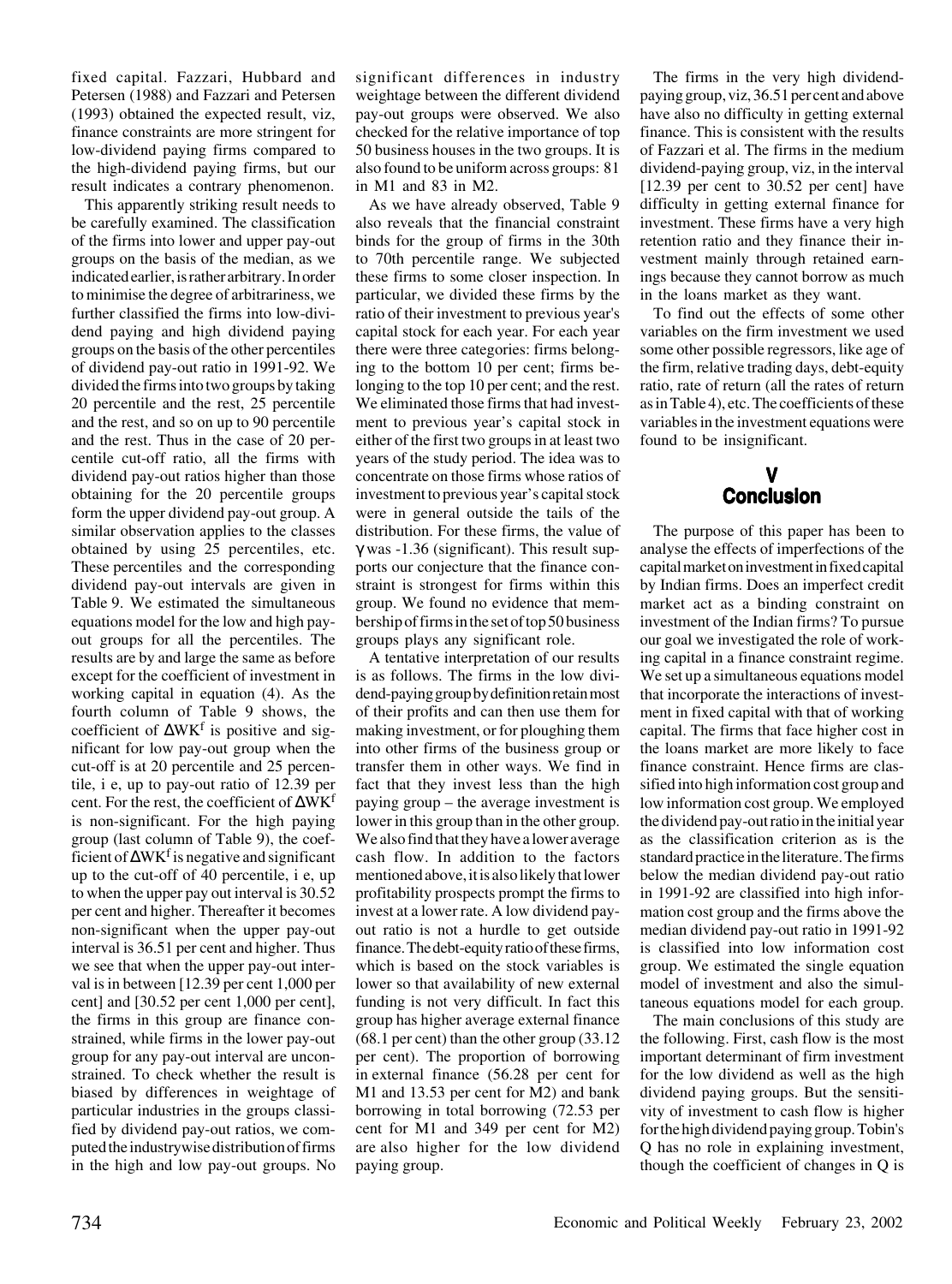significant for the low dividend-paying group. Second, the investment levels in fixed capital for the low dividend paying group (i e, high information cost) are not found to be finance-constrained. The very high dividend-paying group is also not constrained in the loans market for financing investment. It is the medium dividend-paying group who are really finance-constrained as far as fixed investment is concerned.

This result can arise because of two sets of reasons that are polar opposite of each other. A firm may pay high dividends, because the managers know that they can raise whatever finance they need by borrowing from banks or by floating debentures or equities. Hence, the firm is not finance-constrained in its decisions. A firm may also pay high dividends because it faces low investment opportunities: it is not constrained by finance as it has few profitable projects to finance anyway. In the case of low dividend pay-outs, the reason may be again that either the profitability is low and hence the firm simply does not intend to squander internal resources by pleasing outside shareholders. In the opposite case, while the profitability of new projects is high, the groups in control wants to use mainly internal resources for financing projects, so that they can be sure of retaining control. When an active market for corporate control arises, of course, the firms with low dividend payout ratios become candidates for hostile takeover bids. Our experience points to the need to do further work to pinpoint the exact position of these two groups of firms in respect of investment opportunities, the nature of corporate control and threat of takeover bids. **The** 

### **Notes**

- 1 For original formulation of Q theory of investment see Brainard and Tobin (1968) and Tobin (1969).
- 2 Jaffee and Russel (1976), and Stiglitz and Weiss (1981) apply the informational problems in the loans market and Williamson (1987) also applies it in the loans market with costly state verification while Myers and Majluf (1984) applies it to the equity market.
- 3 A survey of the literature could be found in Krishnamurty and Sastry (1975) and also in Desai (1973).
- 4 See Auerbach (1979) for the dynamic formulation used here
- 5 The dependent variable or the regressors that are in levels in the estimable equation when divided by K also takes care of heteroscedasticity in panel data.
- 6 See Hubbard, Kashyap and Whited (1995), Lamont (1997), Calmoris and Hubbard (1990), Devereux and Schiantarelli (1990).
- 7 Bellman equation is the first order condition of maximisation of the dynamic programming problem.
- 8 See Whited (1992) who employed this approach.
- 9 Earlier discussions on the role of working capital could be found in Dewing (1941), Meltzer (1960). Also see Mckinon (1973) and Shaw (1973) for the role of working capital in the developing countries in general and Rakshit (1987), (1989) for the Indian case.
- 10 In Das (1996) it has been showed that when firms are constrained by the availability of fixed capital lonas, it increases the use of working capital loans compared to that in a free optimum situation. It follows from the production function relation.
- 11 Different firms in India follow different types of accounting years, such as January to December, April to March, September to August, etc. Also some firms switch over from one type of accounting year to another type. As a result the reported annual statements are not always comparable across different firms or for a particular firm over the years. To get rid of this problem we chose only those firms which adopt April to March as their accounting year.
- 12 It may however be noted that the revaluation or adjustment for depreciation is more dependent on tax considerations.
- 13 It may be noted that the classification criteria of the initial year may change in the sample years and as a result low information cost firm(s) may find a position in the high information cost group and vice versa. But separate classification for each year poses another problem with panel data, viz, the panel becomes an unbalanced panel. However this problem does not arise in our case as the classification as of 1991-92 does not change much in the sample years. We calculated the correlation between 1991-92 rank with that of the other years both by dividend pay-out ratio and capital stock and these are found to be very high: higher than 0.9.
- 14 It may be noted it is in fact since 1991 that one may adopt such classification because prior to 1991 the Controller of Capital Issues regulated both the dividend payments as well as the equity dividend. So firms' dividend decisions were not a free choice.
- 15 Ganesh-Kumar et al (2001), classify the firms in their paper by the proportion of exports in total sales. For Tobin's Q they employed the change in sales as a proxy.
- 16 The first quartile is the group of firms for which dividend pay-out ratio belongs to [0 per cent 3.5 per cent). There is only one firm in this group with positive dividend pay-out ratio in 1991-92, viz, 1.24 per cent.
- 17 An alternative deflator to take care of size effect is sales. However sales and capital stock are found to be very closely related and either one can be used to deflate the variables. This is true for regression results also.
- 18 In this test  $H_0$ : Random Effects Model is tested against the  $H<sub>1</sub>$ : Fixed Effects Model.

### **References**

Auerbach, Alan J (1979): 'Wealth Maximisation and the Cost of Capital', *Quarterly Journal* *of Economics*, 94(3), pp 443-56.

- Bagchi, A K (1962): 'Investment by Privately Owned Joint Stock Companies in India', *Arthaniti* (July).
- (1963): 'Private Investment in a Partially Planned Economy', unpublished PhD thesis, University of Cambridge.
- Baltagi, Badi H (1995): *Econometric Analysis of Panel Data*, John Wiley, Chichester.
- Bond, Stephen and Costas Meghir (1994): 'Dynamic Investment Models and Firm's Financial Policy', *Review of Economic Studies*, 61(2), pp 233-58.
- Bradford, David F (1981): 'The Incidence and Allocation of a Tax on Corporate Distributions', *Journal of Public Economics*, 15 (1), pp 1-22.
- Brainard, W C and J Tobin (1968): 'Pitfalls in Financial Model Building', *American Economic Review*, 58, 2, 99-122.
- Calomiris, Charles W and Hubbard R Glenn (1990): 'Firm Heterogeneity, Internal Finance, and Credit Rationing', *Economic Journal*, 100(1), pp 90-104.
- Chirinko, Robert S (1993): 'Business Fixed Investment Spending: A Critical Survey of Modelling Strategies, Empirical Results, and Policy Implications', *Journal of Economic Literature*, 31(4), pp 1875-1911.
- Das, Pranab Kumar (1996): 'Stochastic Rationing of Credit and Economic Activities in a Model of Monopolistic Competition', Occasional Paper No 154, Centre for Studies in Social Science, Calcutta.
- Desai, M J (1973): 'Macroeconometric Models for India', *Sankhya*, Series B, Vol 35, Part II.
- Devereux, Michal and Fabio Schiantarelli (1990): 'Investment, Financial Factors, and Cash Flow: Evidence from UK Panel Data' in Glenn Hubard (ed), *Asymmetric Information Information, Corporate Finance, and Investment*, University of Chicago Press, Chicago.
- Dewing, A S (1941): *The Financial Policy of Corporations* (4th ed), The Ronald Press, New York.
- Fazzari, Steven M, Hubbard, R Glenn and Bruce C Petersen (1988): 'Financing Constraints and Corporate Investment', *Brookings Papers on Economic Activities*, pp 141-95.
- Fazzari, Steven M and Bruce C Petersen (1993): 'Working Capital and Fixed Investment: New Evidence on Financing Constraints', *RAND Journal of Economics,* 24(4), 328-41.
- Froot, Kenneth A, David S Scharfstein and Jeremy C Stein (1993): 'Risk Management: Coordinating Corporate Investment and Financing Policies', *Journal of Finance*, 48(5), pp 629-58.
- Gertner, Robert H, David S Scharfstein and Jeremy C Stein (1994): 'Internal versus External Capital Markets', *Quarterly Journal of Economics*, 109(4), pp 1211-30.
- Ganesh-Kumar, A, K Sen and R R Vaidya (2001): 'Outward Orientation, Investment and Finance Constraints: A Study of Indian Firms', *Journal of Development Studies*, 37, 4, pp 133-49.
- Gilchrist, Simon and Charles P Himmelberg (1995): 'Evidence on the Role of Cash Flow in Reduced-Form Investment Equations', *Journal of Monetary Economics*, 36, pp 541-72.
- Hall, Robert and D W Jorgenson (1967): 'Tax Policy and Investment Behaviour', *American*